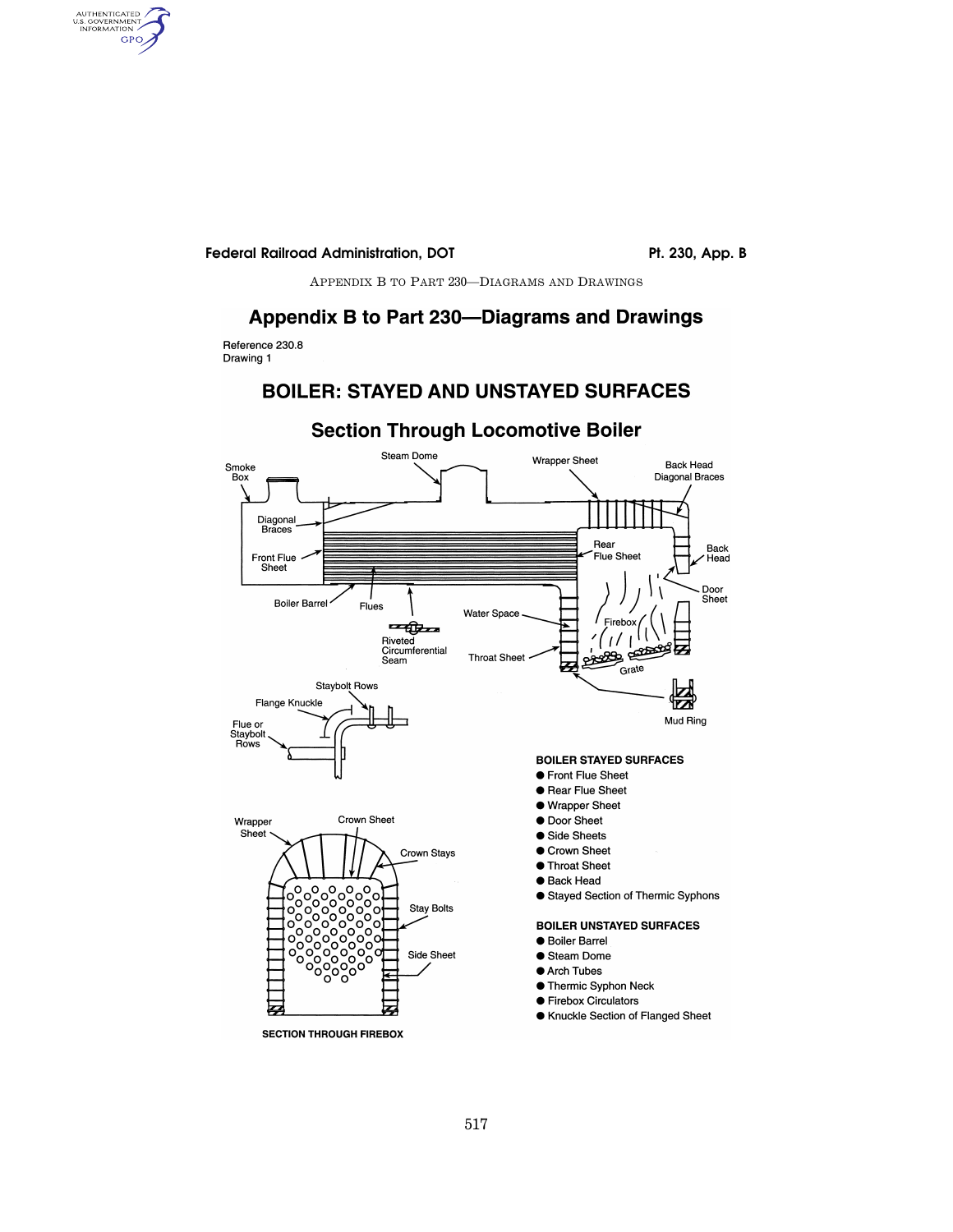Reference 230.27 Drawing 2

# **RIVET IN SINGLE SHEAR**



Reference 230.27 Drawing 3

# **RIVET IN DOUBLE SHEAR**

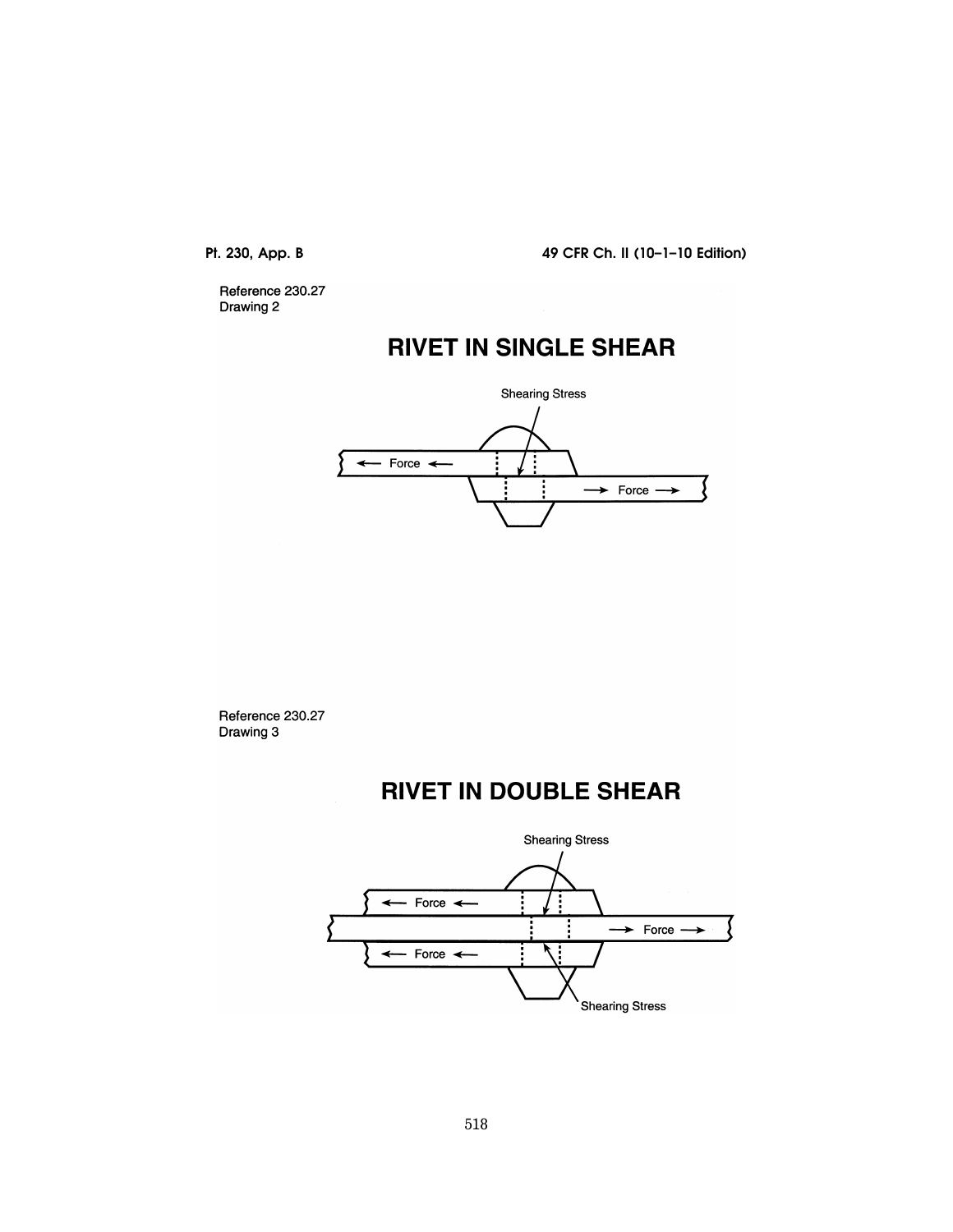Pt. 230, App. B

Reference 230.34(b)<br>Drawing 4

# **RIVETED BUTT SEAM**

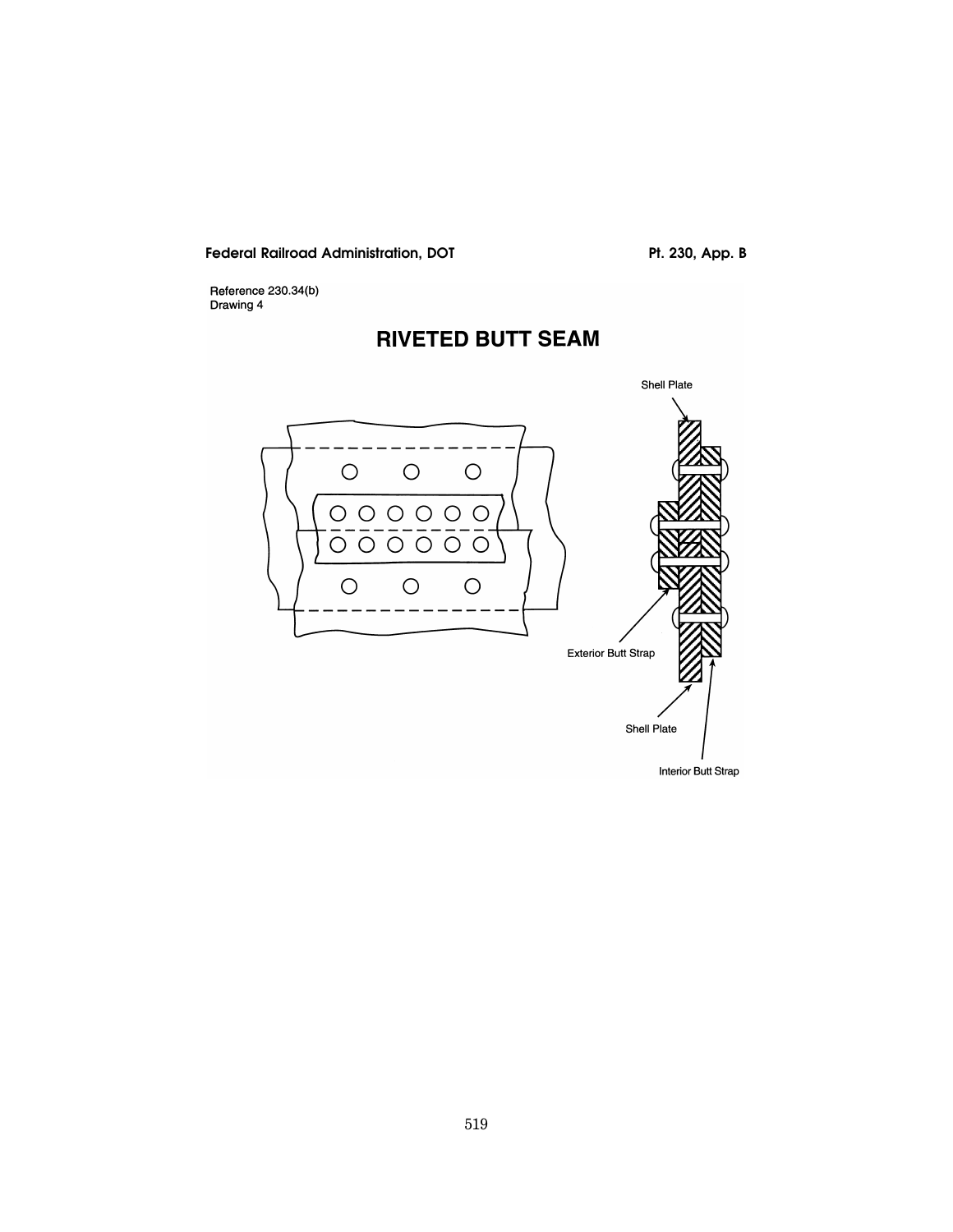Reference 230.34(a) Drawing 5

# **RIVETED BOILER PATCH**



Patch may be installed on Boiler Shell Interior or Exterior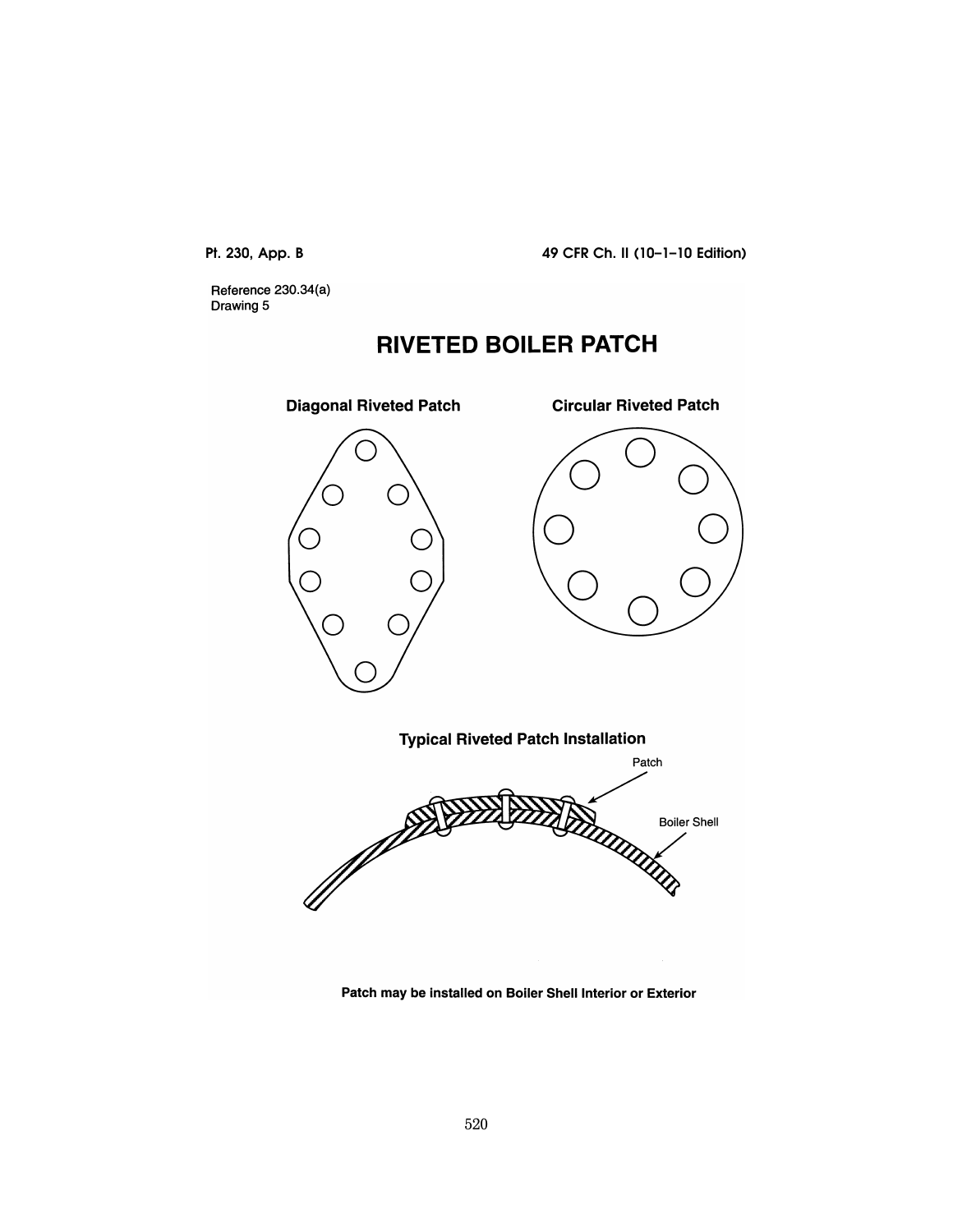Pt. 230, App. B

Reference 230.30<br>Drawing 6

# **RIVETED LAP SEAM**



Reference 230.30<br>Drawing 7

# RIVETED LAP SEAM WITH REINFORCING PLATE



Reinforcing Plate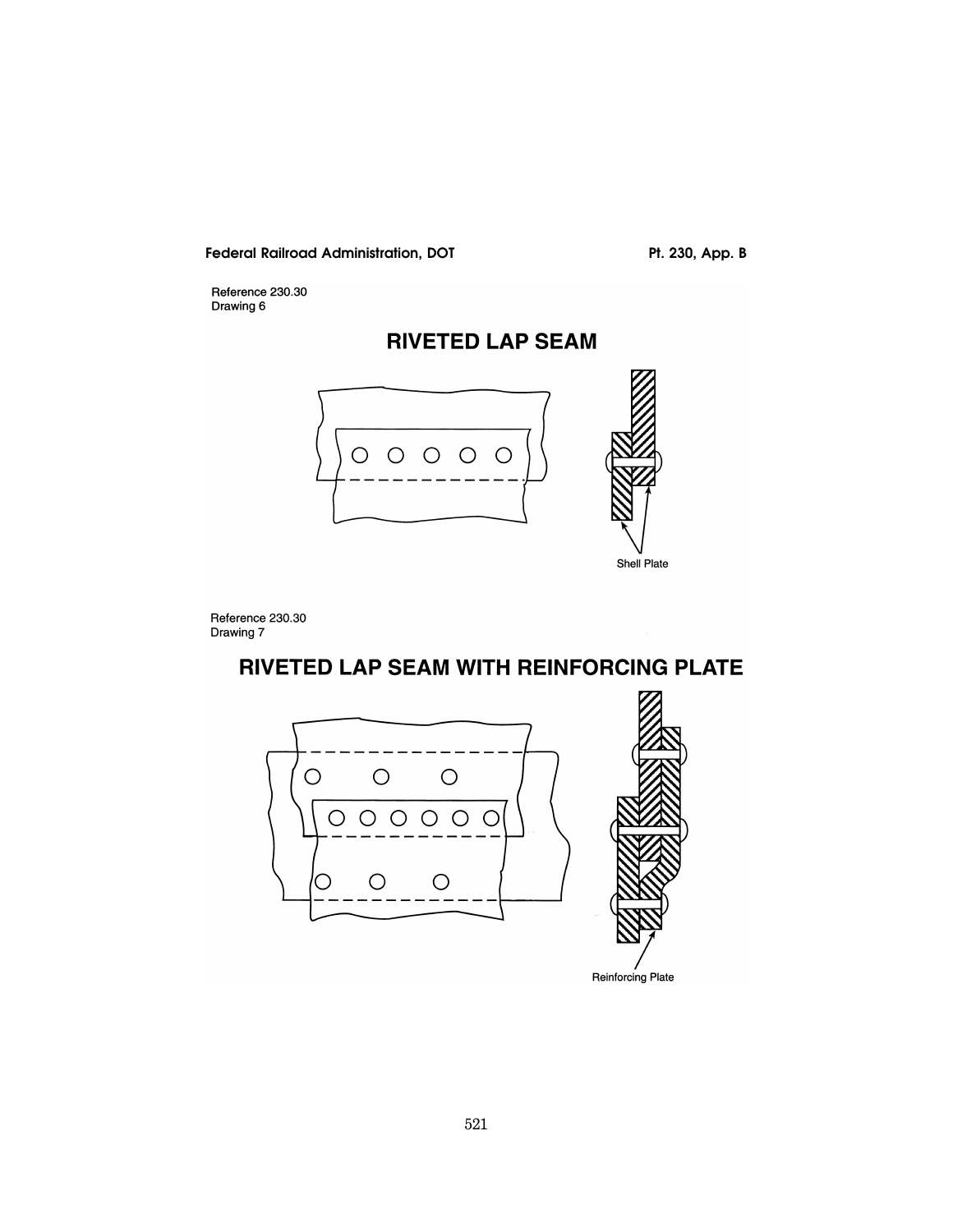Reference 230.33(c) Drawing 8

# **WELD BUILDUP REPAIR OF WASTED UNSTAYED BOILER SHEET**

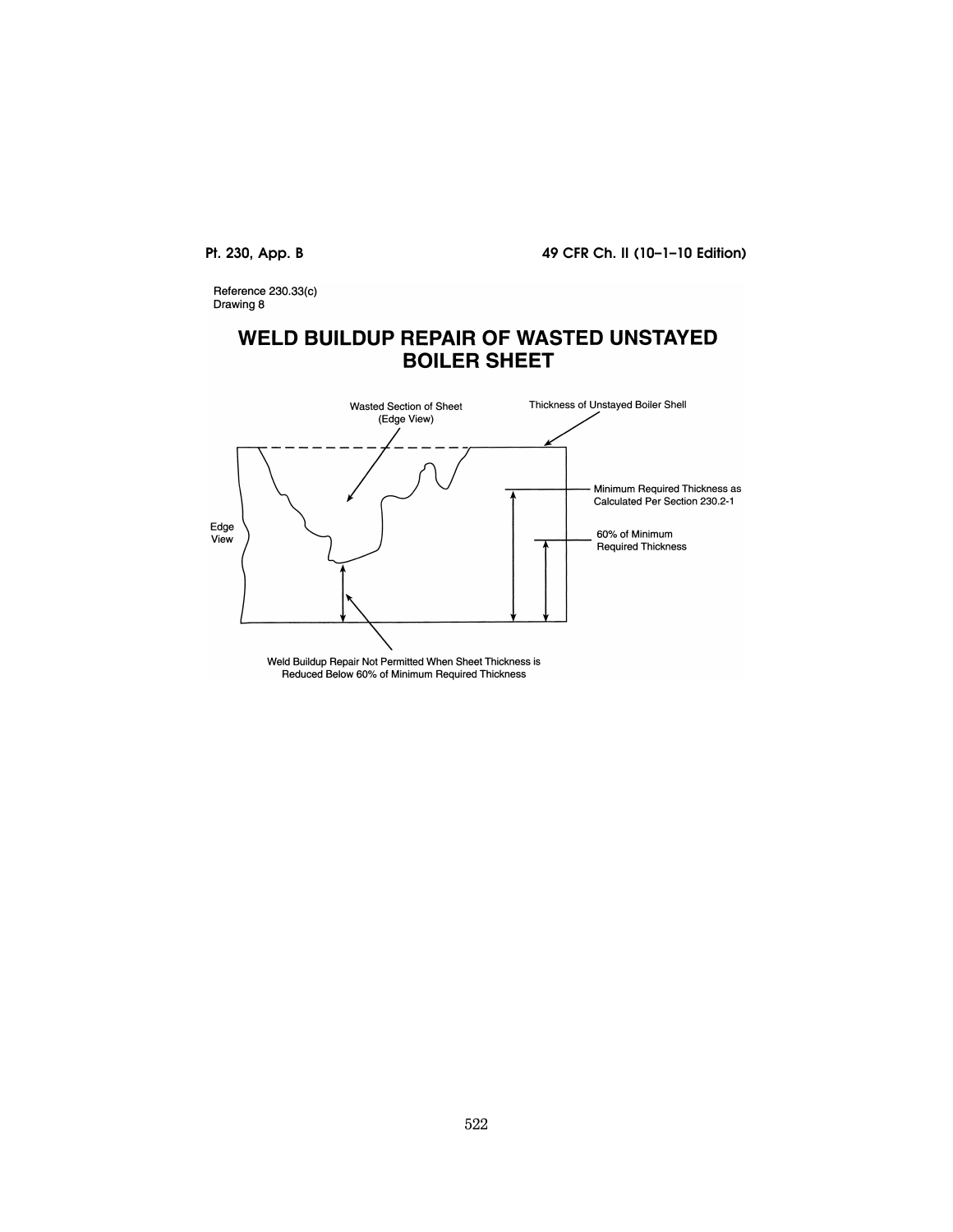Pt. 230, App. B

Reference 230.33(d) Drawing 9

# FLUSH PATCHES ON UNSTAYED<br>SECTION OF BOILER SHELL



**Typical Flush Patch Installation** 

Flush Patch **Boiler Shell**  $\delta\!S\!S$ Full Penetration Welds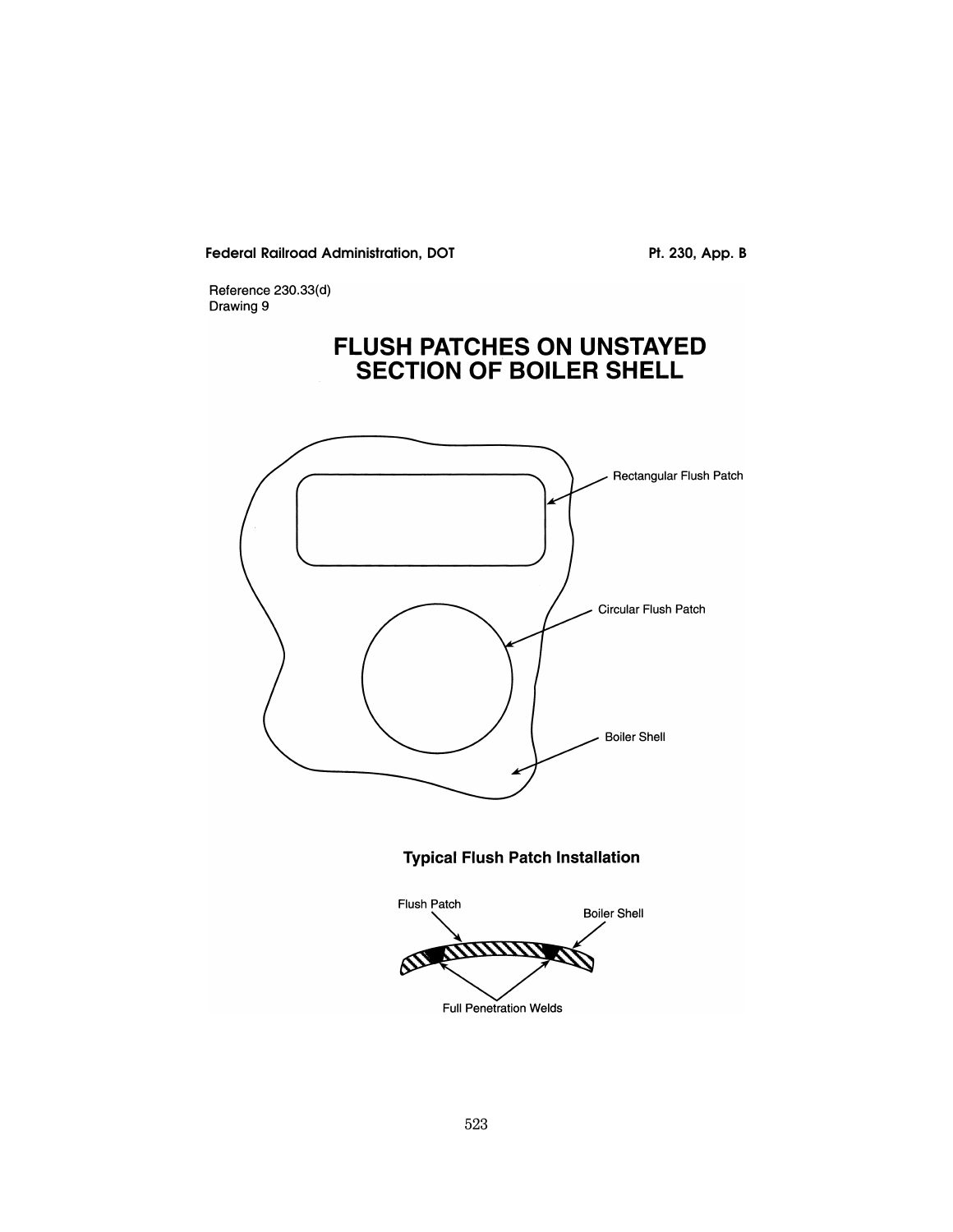Reference 230.38(b) Drawing 10

# **ARRANGEMENT OF TELLTALE HOLE IN REDUCED-BODY STAYBOLT**



Reference 230.41(b) Drawing 11

# **ARRANGEMENT OF TELLTALE HOLE** IN HOLLOW FLEXIBLE STAYBOLT



Minimum Telltale Hole Depth into Bolt Head To Equal 1/3 of Bolt Head Diameter (1/3 D)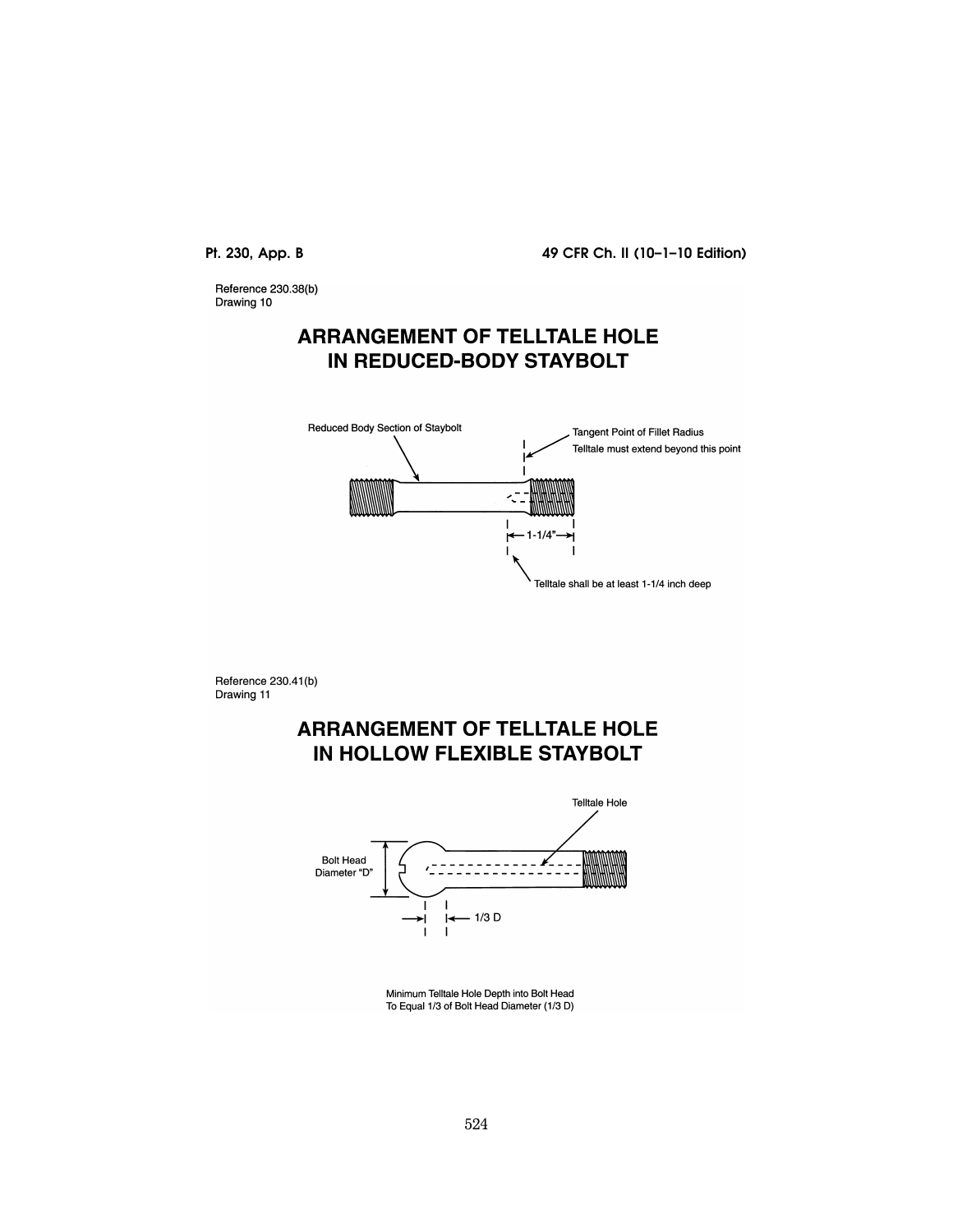Pt. 230, App. B



525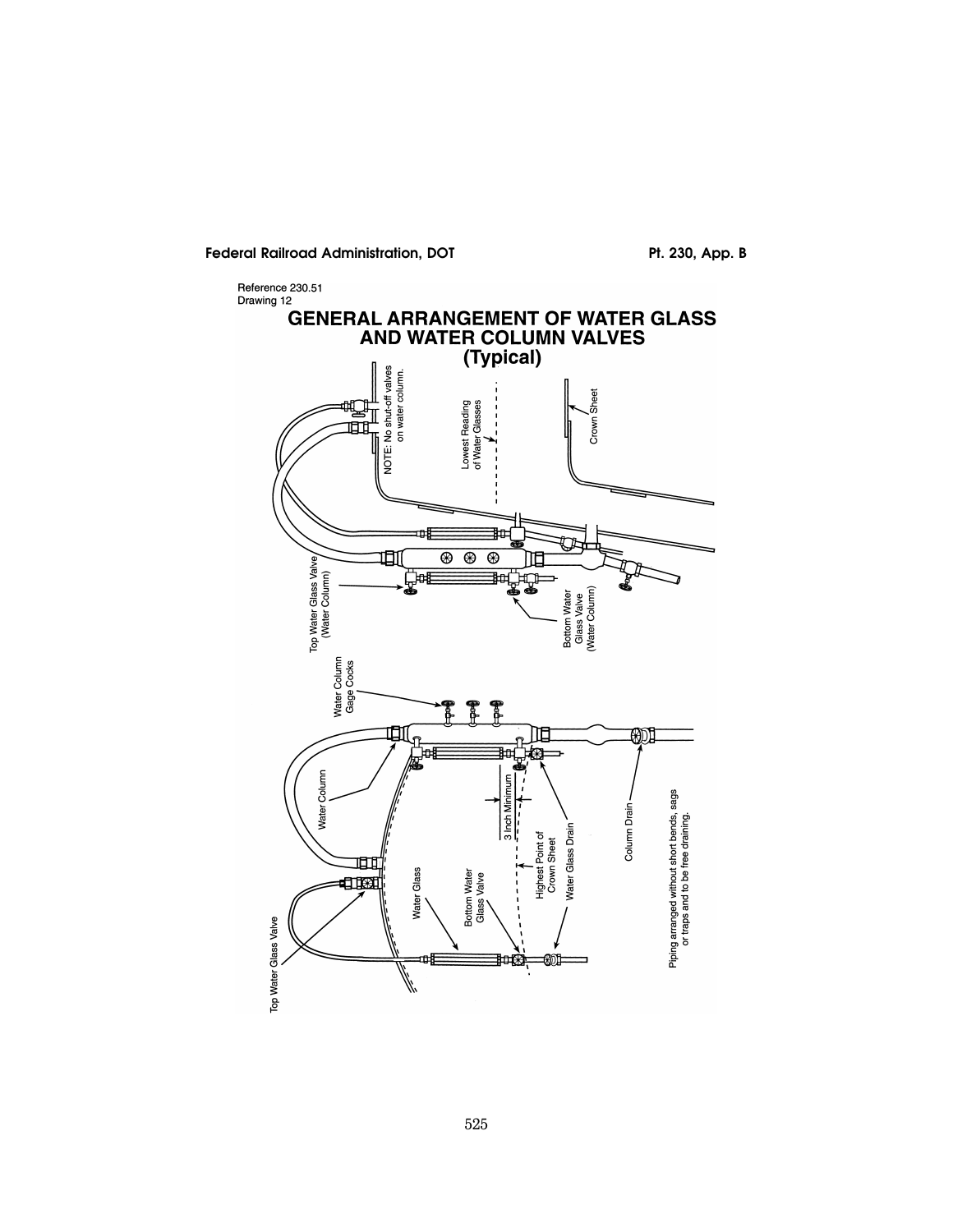Reference 230.58(b)<br>Drawing 13

# **INSTALLATION OF FLUE PLUG**



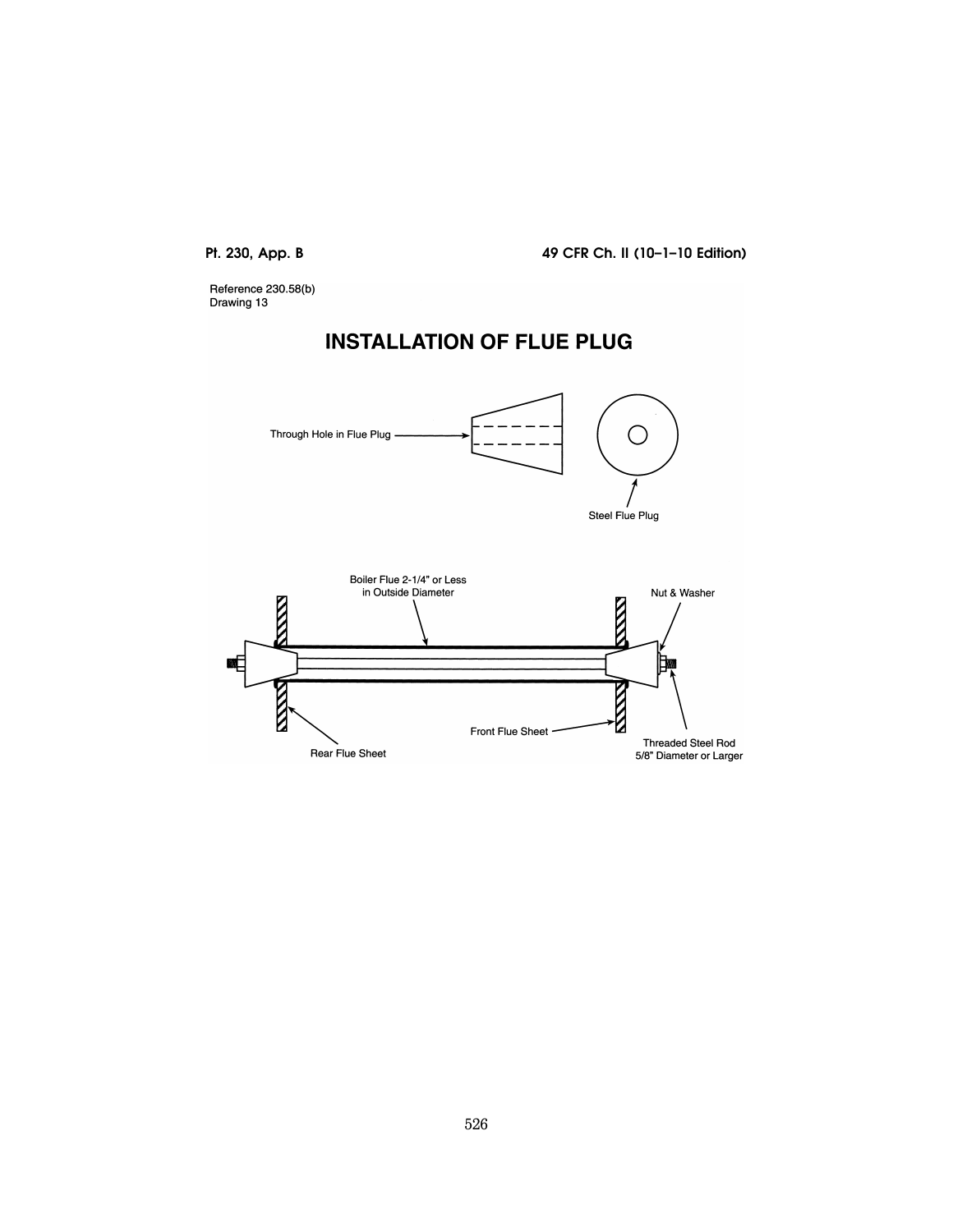Pt. 230, App. B

Reference 230.62 Drawing 14

# **DRY PIPE**

### **Arrangement of Dry Pipe Subject to Pressure**



Reference 230.62 Drawing 15



### Arrangement of Dry Pipe Not Subject to Pressure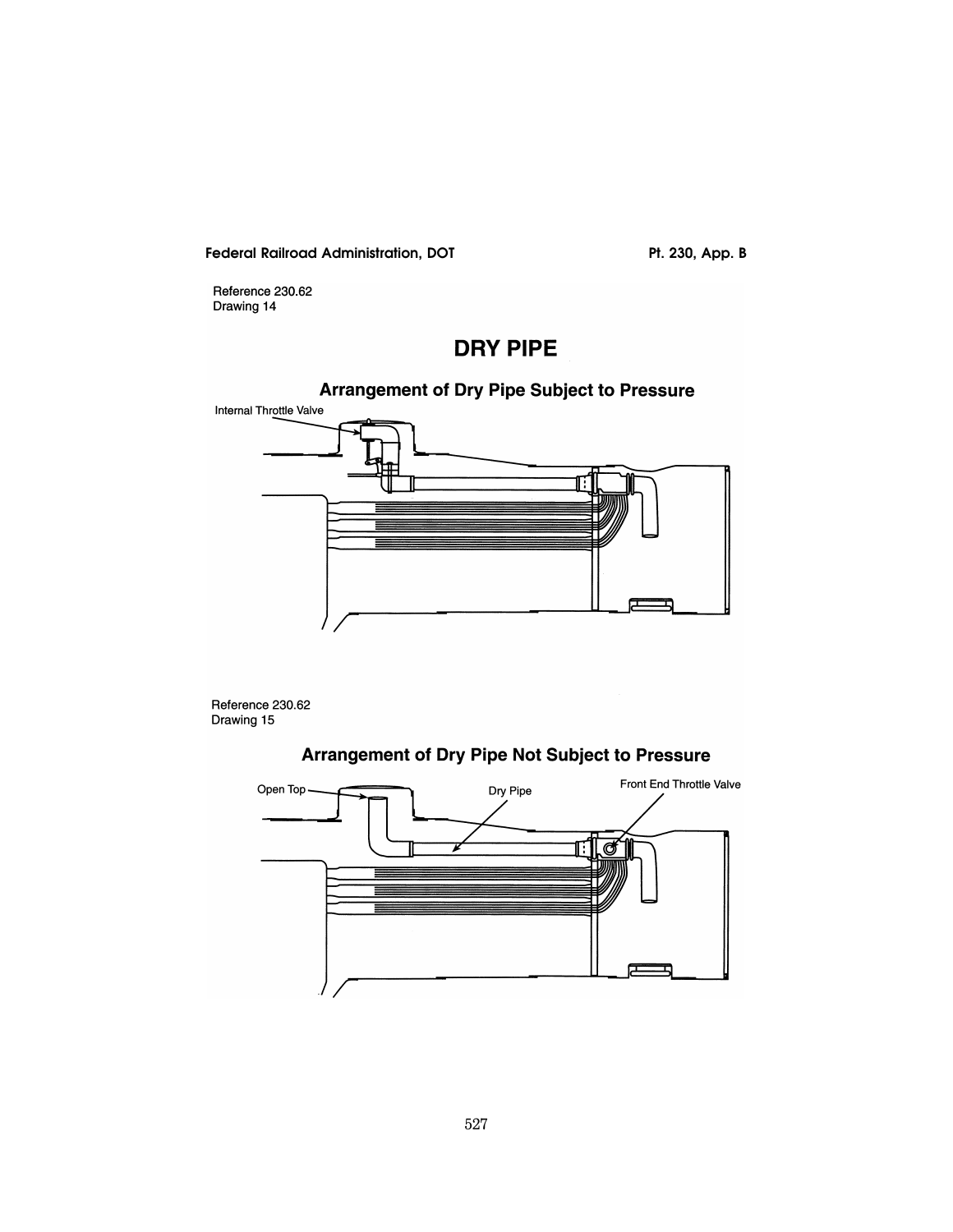Reference 230.71(b)<br>Drawing 16

# **ORIFICE**

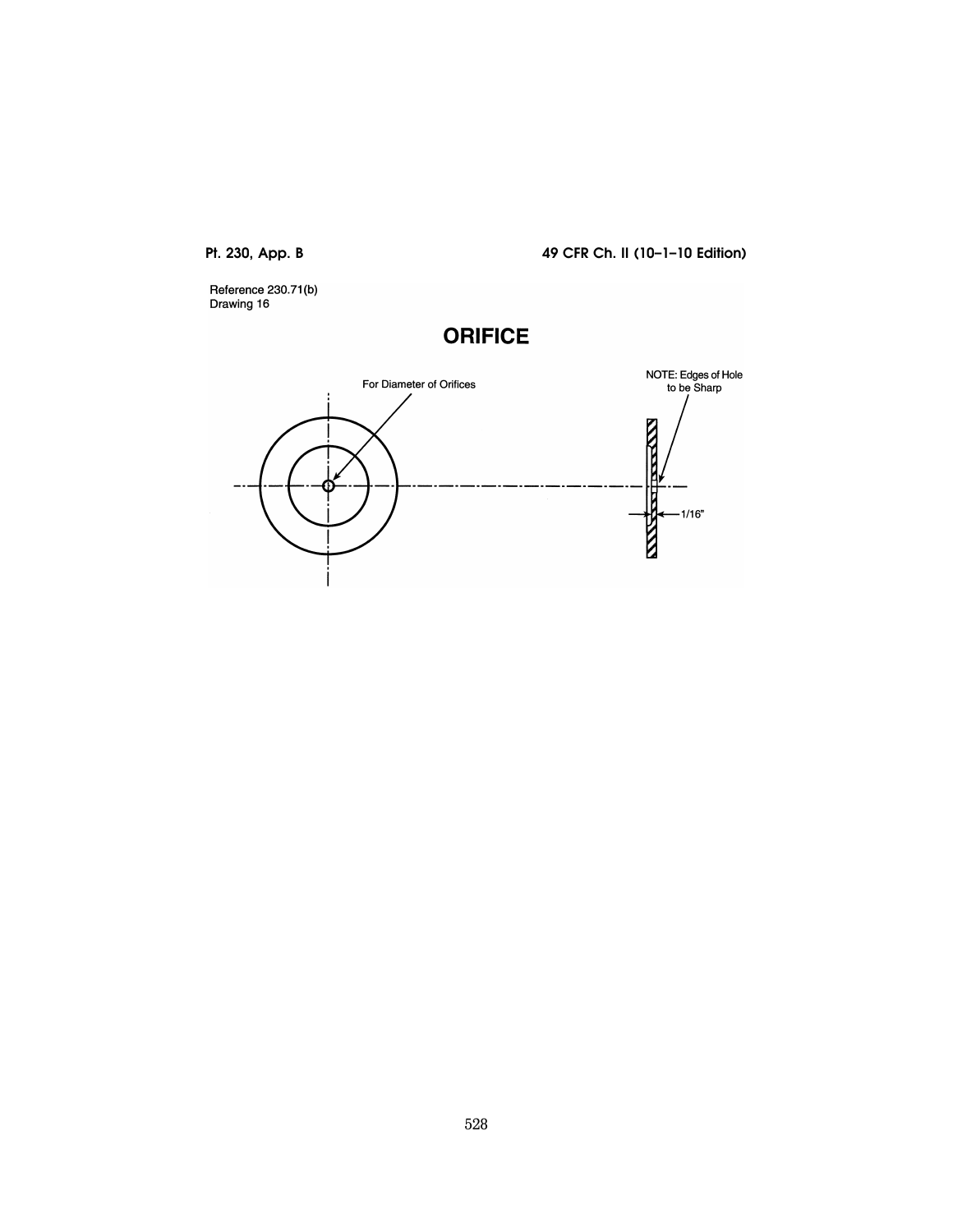Pt. 230, App. B

Reference 230.113<br>Drawing 17

# **WHEEL DEFECT GAUGE**

This gauge to be used in determining flat spots, worn flanges, and broken rims.



Reference 230.113 Drawing 18

# **WHEEL DEFECT GAUGE**

Method of gauging worn Flanges.

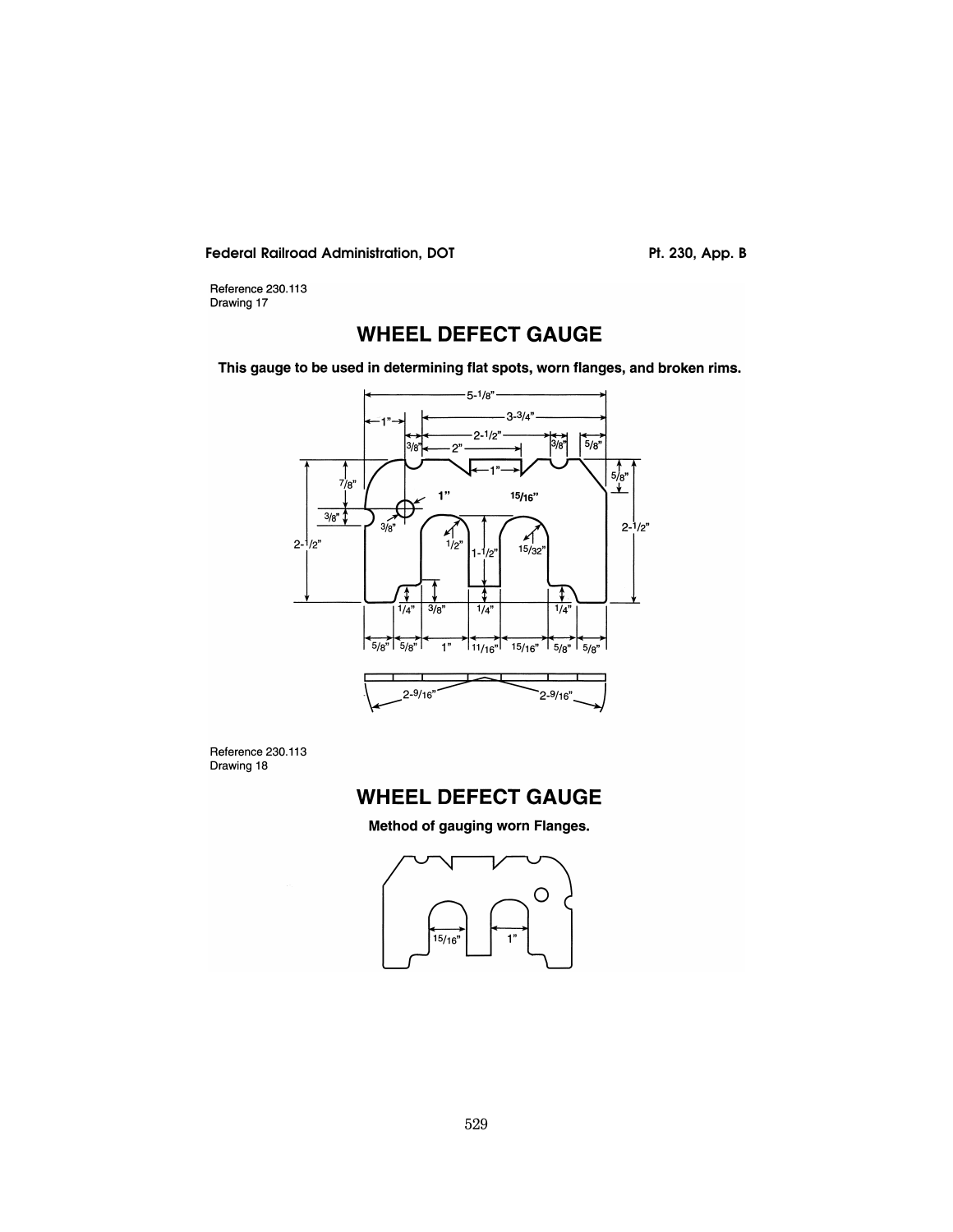Reference 230.113<br>Drawing 19

# **WHEEL DEFECT GAUGE**

Method of gauging worn flanges.



Reference 230.113 Drawing 20

ſ

Method of gauging shelled and flat spots.



Reference 230.113 Drawing 21

Method of gauging broken rims.

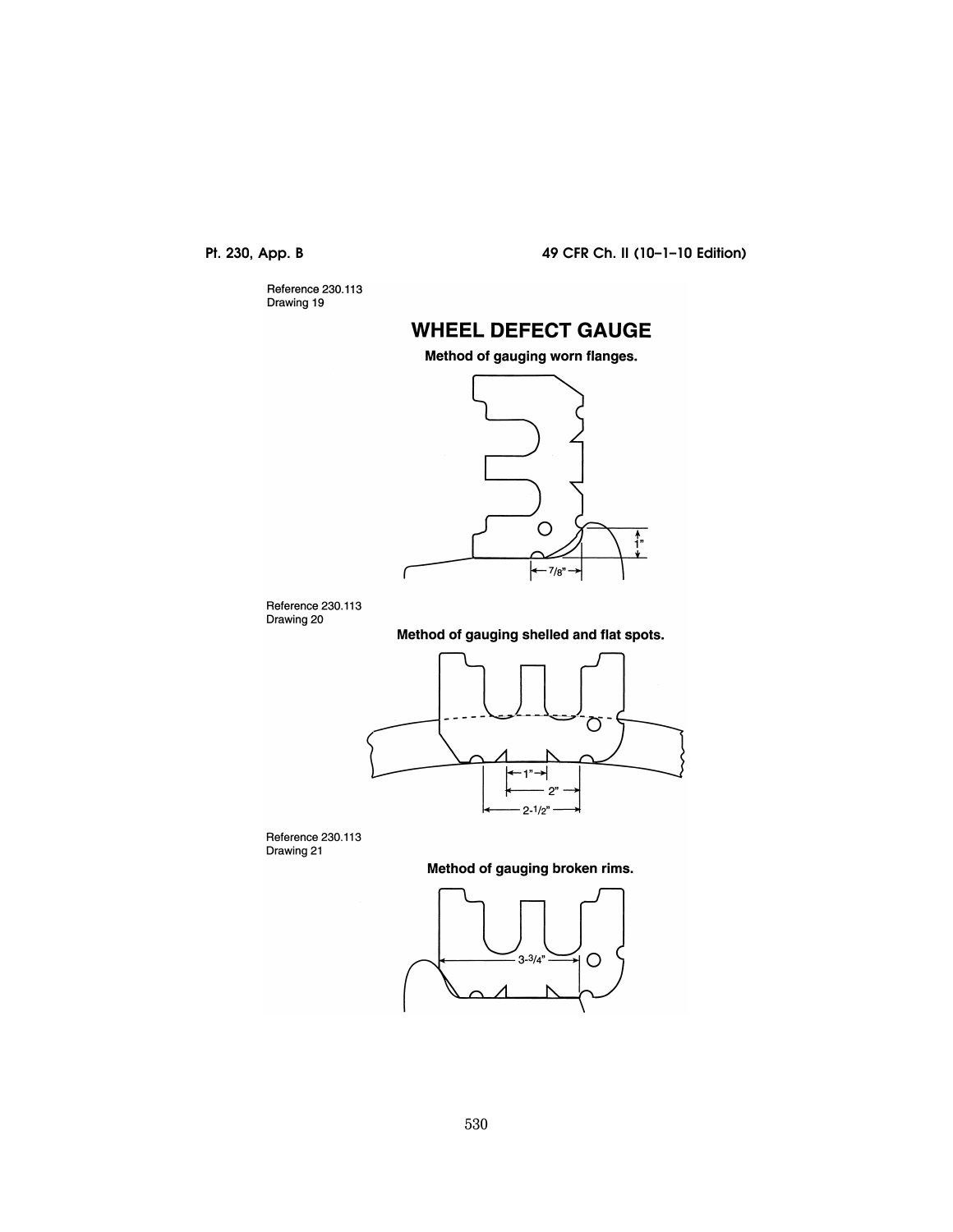Pt. 230, App. B

Reference 230.112 Drawing 22

### **STEEL TIRE**

Retaining ring type fastening. Driving and trailing wheels.





#### Shrinkage fastening with shoulder and retaining segments. Driving and trailing wheels.





#### Shrinkage fastening. Driving and trailing wheels.

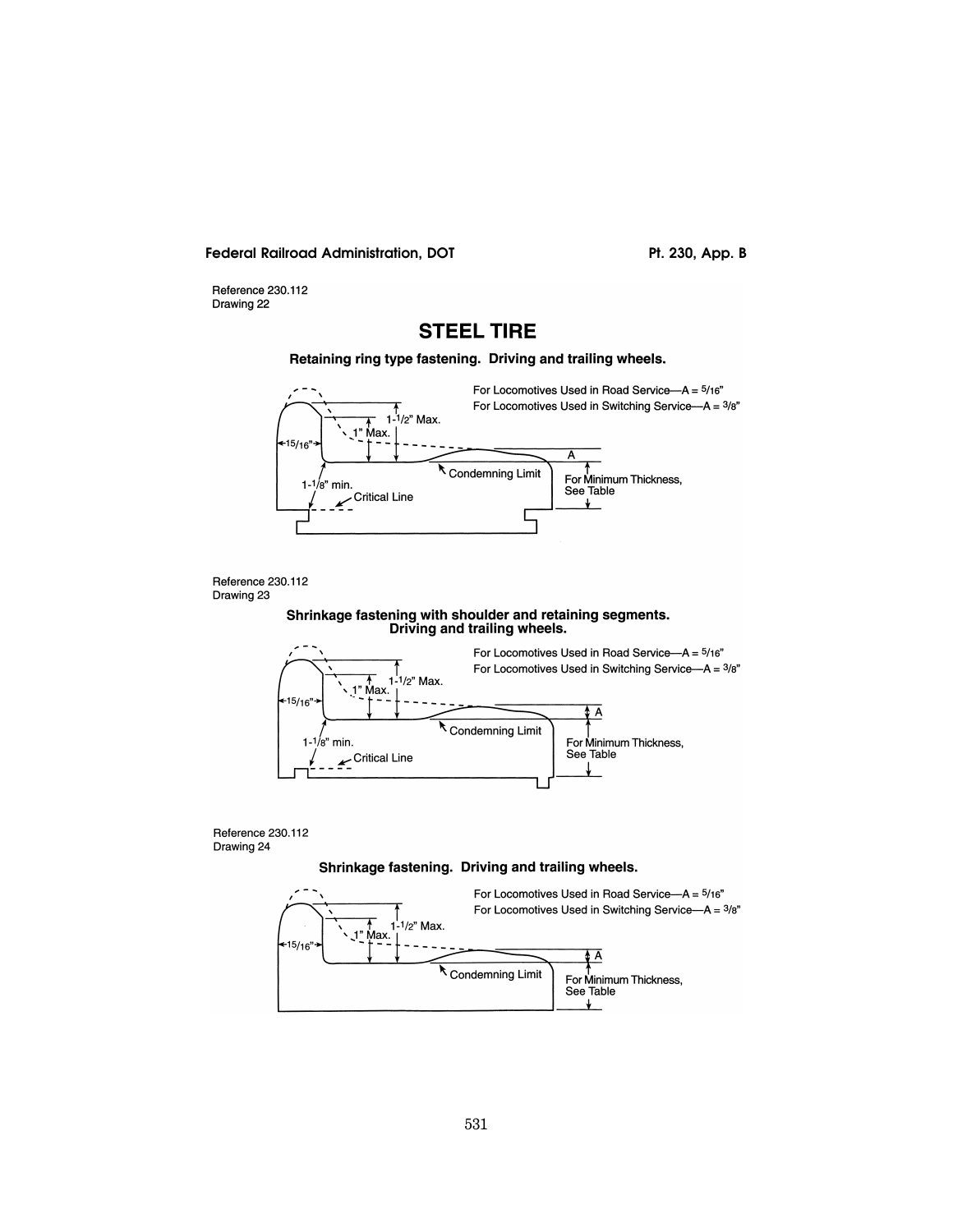Reference 230.112 Drawing 25

### **STEEL TIRE**

Retaining ring type fastening. Minimum thickness for steel tires. Engine and tender.





Shrinkage fastening only. Minimum thickness for steel tires. Engine and tender.



Reference 230.112 Drawing 27

Retaining ring fastening. Minimum thickness for steel tires. Engine and tender.

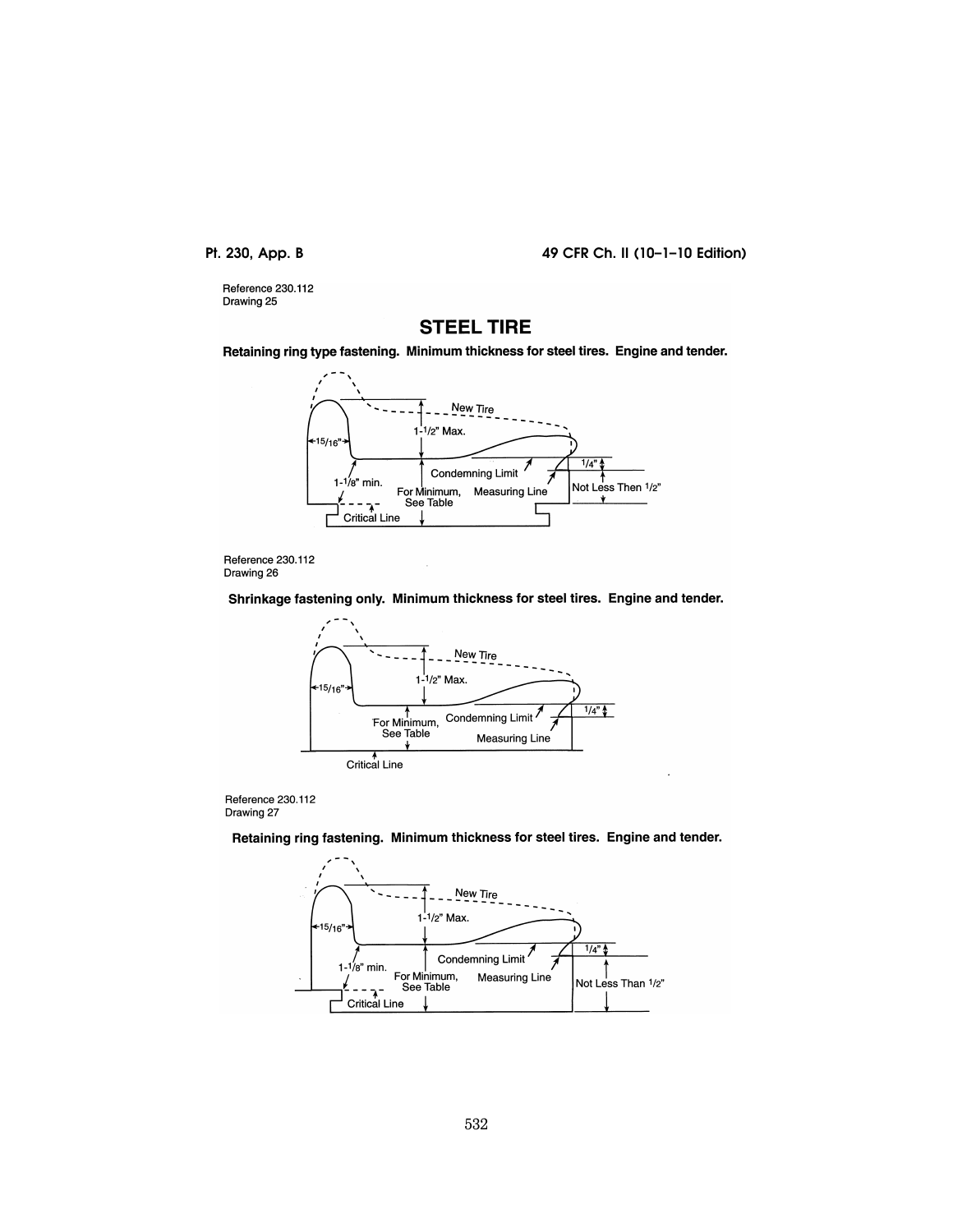Pt. 230, App. B

Reference 230.113(j) Drawing 28

# **STEEL WHEELS**

Minimum thickness of rim. Engine and tender truck wheels.



Reference 230.98 Drawing 29



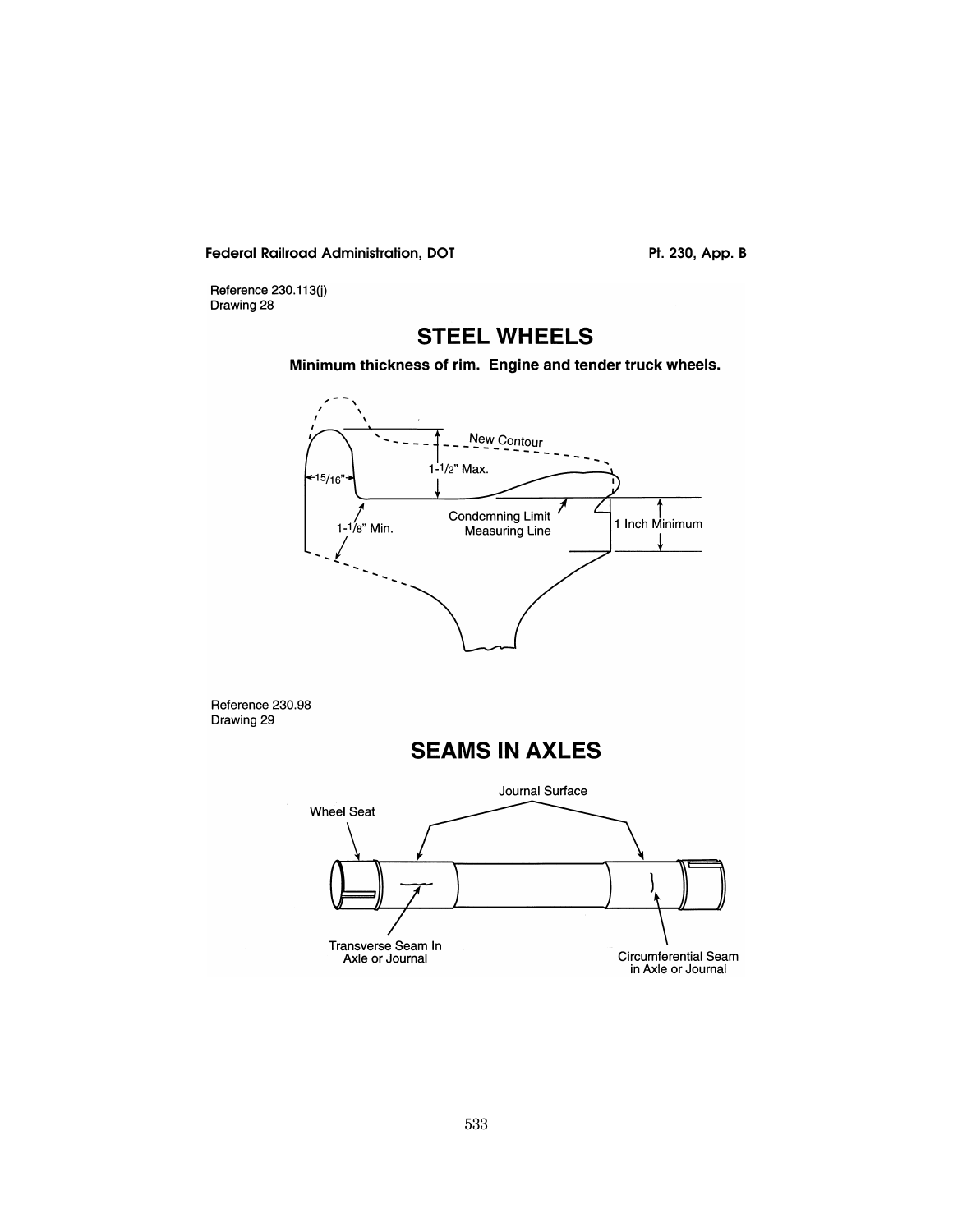Reference 230.114(a)<br>Drawing 30

# FILLING BLOCK FOR DIVIDED-RIM WHEEL CENTER